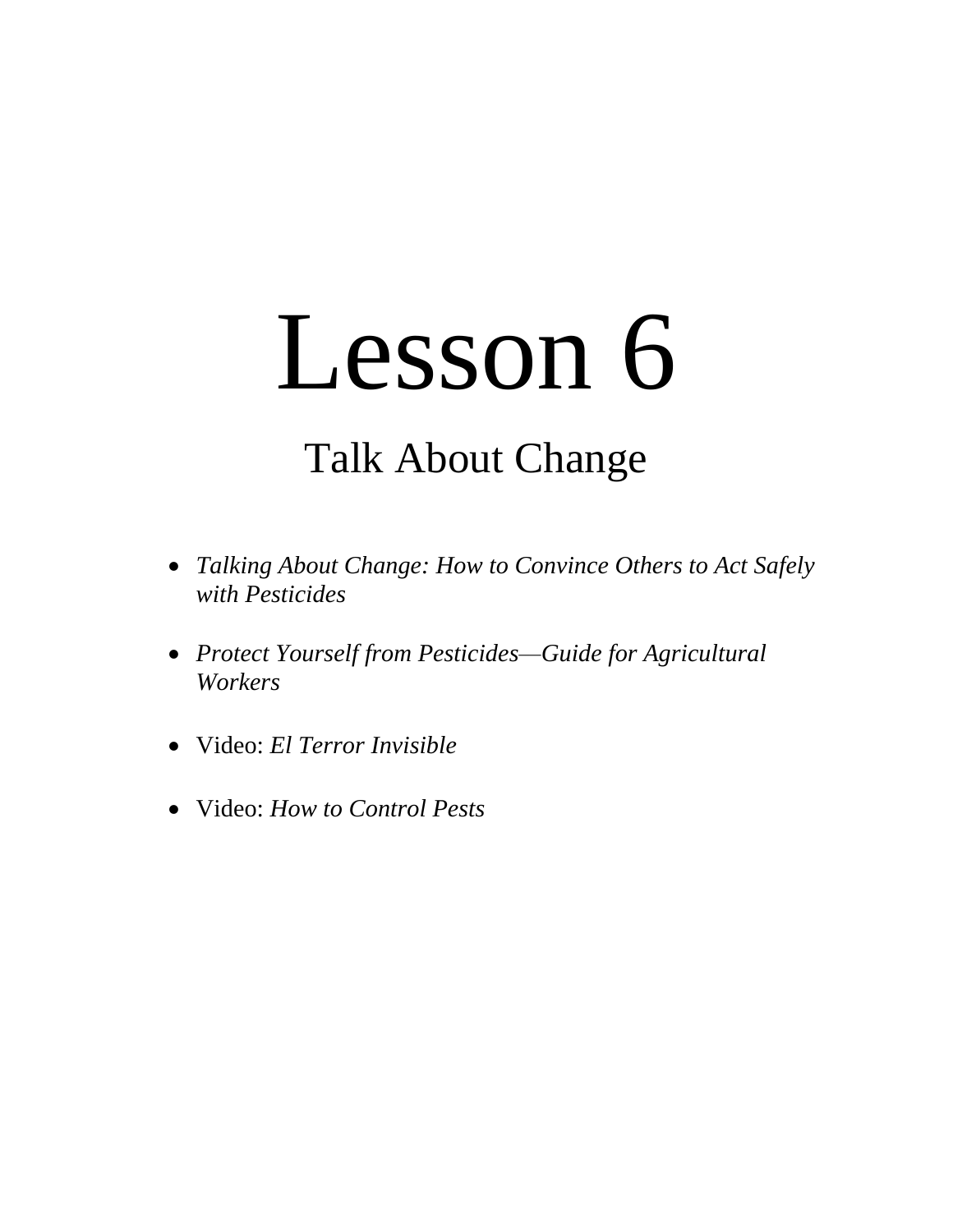## **LA FAMILIA SANA: PROMOTORA PROGRAM**

### **LESSON PLAN**

#### **Pesticide Safety Lesson 6: Talk About Change**

#### **By the end of this lesson, participants will be able to:**

- Describe at least 3 tools that are useful for convincing others to change their behavior
- Demonstrate in a role play the effective use of tools for convincing others to change their behavior.

#### **Participant materials:**

 Brochure: *Talking About Change: How to Convince Others to Act Safely with Pesticides*

#### **Demonstration materials (optional):**

- Book: *Protect Yourself from Pesticides*
- Video: *El Terror Invisible*
- Video: *How to Control Pests*

#### **1. Talking about change and pesticide safety.**

#### **Assessment**

- Thinking about what you have learned in the earlier pesticide safety lessons, how can you make your house safer for your family?
- Have you ever talked with anyone in your household about trying to keep the family safe from pesticides?
- Who would you like to talk to about pesticide safety? What do you want them to do differently?